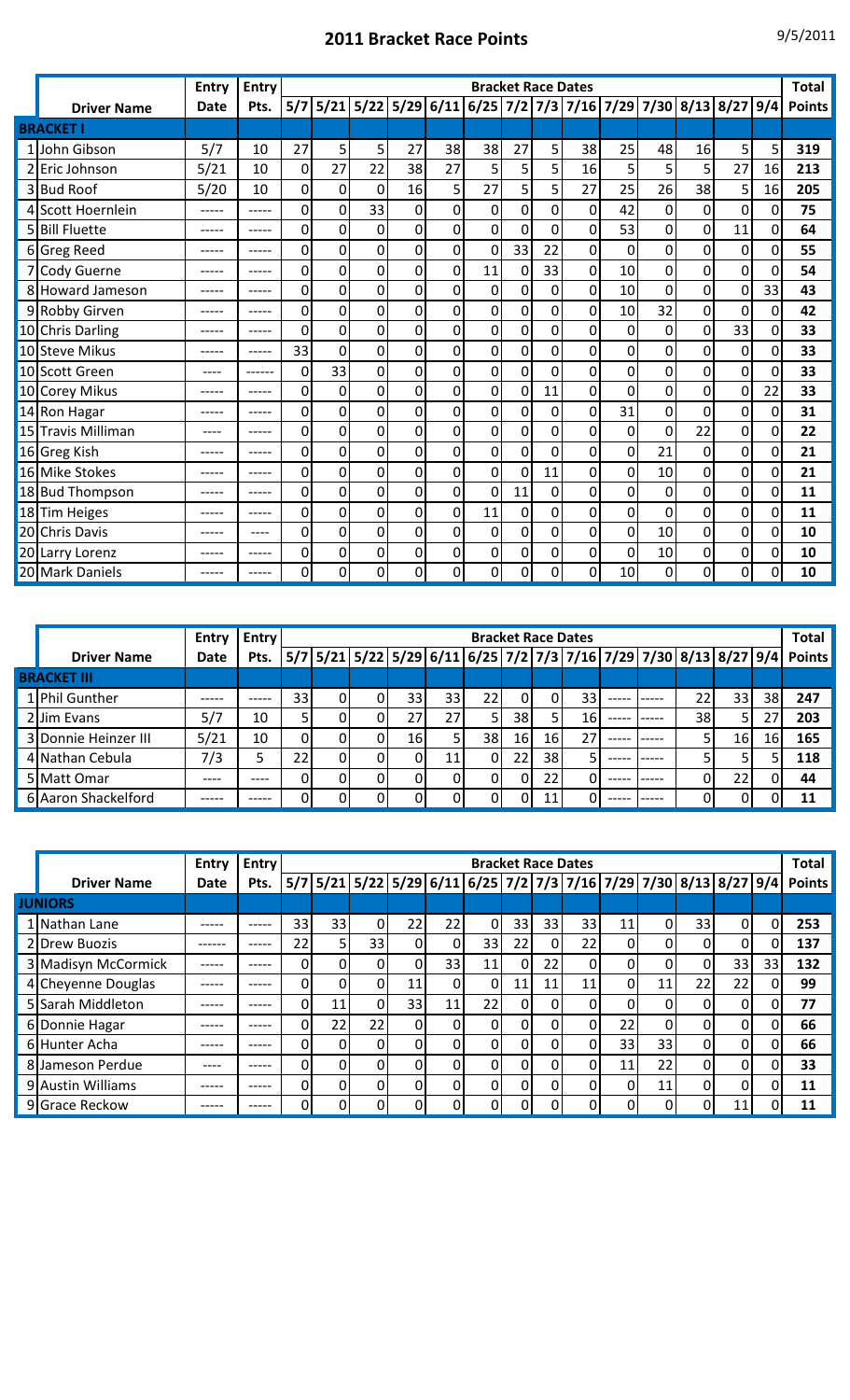## **2011 Bracket Race Points** 9/5/2011

|    |                     | <b>Bracket Race Dates</b> |             |                  |                                                               |             |                |                |                |             |             |             |                  |                |                  |                |                |               |
|----|---------------------|---------------------------|-------------|------------------|---------------------------------------------------------------|-------------|----------------|----------------|----------------|-------------|-------------|-------------|------------------|----------------|------------------|----------------|----------------|---------------|
|    |                     | <b>Entry</b>              | Entry       |                  |                                                               |             |                |                |                |             |             |             |                  |                |                  |                |                | <b>Total</b>  |
|    | <b>Driver Name</b>  | <b>Date</b>               | Pts.        |                  | 5/7 5/21 5/22 5/29 6/11 6/25 7/2 7/3 7/16 7/29 7/30 8/13 8/27 |             |                |                |                |             |             |             |                  |                |                  |                | 9/4            | <b>Points</b> |
|    | <b>PRO TROPHY</b>   |                           |             |                  |                                                               |             |                |                |                |             |             |             |                  |                |                  |                |                |               |
|    | 1 Nolan Blanchard   | 5/7                       | 10          | 48               | 38                                                            | 16          | 38             | 5              | 5              | 5           | 38          | 16          | 48               | 5              | 5                | 48             | 48             | 373           |
|    | 2 Gary Rank         | 6/25                      | 10          | $\mathbf 0$      | $\mathbf 0$                                                   | $\mathbf 0$ | 22             | 10             | 38             | 48          | 27          | 38          | 26               | 15             | 26               | 15             | 5              | 280           |
|    | 3 Dennis Gillman    | 5/7                       | 10          | 15               | 5                                                             | 27          | 16             | 5              | 0              | 15          | 5           | 5           | 5                | 26             | 5                | 5              | 26             | 170           |
|    | 4 Mark VanDerMoon   | 5/7                       | 10          | 5                | 27                                                            | 38          | 5              | 5              | 16             | 5           | 5           | 27          | 5                | 5              | 0                | 5              | 5              | 163           |
|    | James Persinger     | 5/7                       | 10          | 5                | 0                                                             | 0           | 5              | 26             | 5              | 5           | 16          | 16          | 15               | 5              | 5                | 37             | 5              | 155           |
|    | 6 Jason Watt        | 7/3                       | 5           | $\mathbf 0$      | $\mathbf 0$                                                   | 0           | 0              | $\mathbf 0$    | 11             | 21          | 5           | 5           | 5                | 5              | 48               | 15             | 5              | 125           |
|    | <b>Robby Girven</b> | ----                      | -----       | $\mathbf 0$      | 0                                                             | 0           | 0              | $\mathbf 0$    | $\mathbf 0$    | $\mathbf 0$ | 0           | 0           | 0                | 43             | 32               | $\mathbf 0$    | $\mathbf{0}$   | 75            |
|    | 8 Toby Hamilton     |                           |             | $\mathbf 0$      | 0                                                             | 0           | 0              | $\overline{0}$ | 22             | $\mathbf 0$ | $\mathbf 0$ | 0           | 21               | $\mathbf 0$    | 10               | $\overline{0}$ | $\overline{0}$ | 53            |
|    | 9 Ken Purchase      | 6/25                      | 10          | $\mathbf 0$      | 0                                                             | 0           | 0              | 32             | 5              | $\mathbf 0$ | 0           | 0           | $\mathbf 0$      | $\mathbf 0$    | 0                | $\mathbf 0$    | $\Omega$       | 47            |
|    | 10 Bill Cooper      |                           |             | 0                | $\mathbf 0$                                                   | $\mathbf 0$ | $\overline{0}$ | 43             | $\mathbf 0$    | $\mathbf 0$ | 0           | 0           | $\mathbf 0$      | $\mathbf 0$    | $\mathbf 0$      | $\overline{0}$ | $\overline{0}$ | 43            |
|    | 11 Dean Spaulding   | -----                     | $- - - - -$ | $\mathbf 0$      | $\mathbf 0$                                                   | 0           | 0              | $\mathbf 0$    | $\mathbf 0$    | 32          | 0           | $\mathbf 0$ | $\mathbf 0$      | $\overline{0}$ | 10               | $\mathbf 0$    | $\overline{0}$ | 42            |
| 12 | Gary 'Buck' Howell  | -----                     |             | 0                | $\boldsymbol{0}$                                              | $\mathbf 0$ | 0              | $\pmb{0}$      | $\mathbf 0$    | 10          | 0           | 0           | 0                | 10             | $\boldsymbol{0}$ | 21             | $\mathbf 0$    | 41            |
|    | 13 Nathan Cebula    |                           |             | 0                | $\mathbf 0$                                                   | 0           | $\mathbf 0$    | 0              | $\mathbf 0$    | $\mathbf 0$ | 0           | $\mathbf 0$ | $\mathbf 0$      | 32             | 0                | $\mathbf 0$    | $\mathbf{0}$   | 32            |
|    | 13 Tony Thomas      | -----                     |             | $\mathbf 0$      | 0                                                             | 0           | 0              | 0              | $\mathbf 0$    | 0           | $\mathbf 0$ | 0           | $\mathbf 0$      | 0              | 0                | $\mathbf 0$    | 32             | 32            |
|    | 13 Justin Rondeau   | -----                     |             | $\mathbf 0$      | $\overline{0}$                                                | 0           | $\mathbf 0$    | $\mathbf 0$    | $\mathbf 0$    | 0           | $\mathbf 0$ | $\mathbf 0$ | 32               | $\mathbf 0$    | 0                | $\mathbf 0$    | $\overline{0}$ | 32            |
| 16 | <b>Matt Harthun</b> | -----                     | ------      | 21               | 0                                                             | 0           | 0              | $\mathbf 0$    | $\mathbf 0$    | $\mathbf 0$ | 0           | 0           | 10               | $\mathbf 0$    | 0                | $\mathbf 0$    | $\Omega$       | 31            |
| 17 | John Cerka          |                           |             | 10               | 0                                                             | 0           | 0              | $\overline{0}$ | $\mathbf 0$    | $\mathbf 0$ | 16          | 0           | 0                | $\mathbf 0$    | 0                | $\mathbf 0$    | 0              | 26            |
| 18 | Norman Derks        | -----                     | $--- - -$   | 0                | 0                                                             | $\mathbf 0$ | $\Omega$       | $\mathbf 0$    | $\mathbf 0$    | 0           | $\mathbf 0$ | 0           | $\overline{0}$   | $\Omega$       | 21               | $\mathbf 0$    | $\Omega$       | 21            |
|    | 18 John Creel       |                           |             | $\boldsymbol{0}$ | 0                                                             | 0           | 0              | 0              | $\mathbf 0$    | 0           | $\mathbf 0$ | 0           | 0                | 21             | 0                | $\mathbf 0$    | $\Omega$       | 21            |
|    | 18 Doug Rondeau     |                           |             | $\mathbf 0$      | 11                                                            | 0           | 0              | 0              | $\overline{0}$ | 0           | $\mathbf 0$ | 0           | 10               | $\overline{0}$ | $\overline{0}$   | $\overline{0}$ | $\Omega$       | 21            |
|    | 21 Rick Thomas      |                           |             | 0                | $\mathbf 0$                                                   | 0           | 0              | 0              | 0              | $\mathbf 0$ | 0           | $\Omega$    | $\overline{0}$   | $\mathbf 0$    | 0                | $\mathbf 0$    | 10             | 10            |
| 21 | Dan Snyder          | -----                     |             | 0                | 0                                                             | 0           | 0              | 0              | 0              | 0           | 0           | 0           | 0                | 0              | 0                | 0              | 10             | 10            |
| 21 | Perry Daniels       |                           |             | 0                | 0                                                             | 0           | 0              | $\mathbf 0$    | 0              | $\mathbf 0$ | 0           | 0           | $\mathbf 0$      | 0              | 10               | 0              | 0              | 10            |
| 21 | <b>Calvin Lutz</b>  | -----                     |             | 0                | 0                                                             | 0           | 0              | $\mathbf 0$    | 0              | 0           | 0           | 0           | $\mathbf 0$      | 10             | $\mathbf 0$      | $\mathbf 0$    | 0              | 10            |
| 21 | Marissa McLaughlin  |                           |             | 0                | $\mathbf 0$                                                   | $\mathbf 0$ | 0              | 0              | 0              | $\mathbf 0$ | 0           | 0           | $\boldsymbol{0}$ | 10             | $\mathbf 0$      | $\overline{0}$ | 0              | 10            |
|    | 21 Matt Manier      |                           |             | 0                | 0                                                             | 0           | 0              | 10             | 0              | 0           | 0           | 0           | 0                | $\mathbf 0$    | 0                | 0              | 0              | 10            |

|    |                       | <b>Entry</b> | <b>Entry</b> |     |                                                           |                |    |                |          |                |                | <b>Bracket Race Dates</b> |                  |             |    |             |          | <b>Total</b>  |  |  |  |  |  |  |  |
|----|-----------------------|--------------|--------------|-----|-----------------------------------------------------------|----------------|----|----------------|----------|----------------|----------------|---------------------------|------------------|-------------|----|-------------|----------|---------------|--|--|--|--|--|--|--|
|    | <b>Driver Name</b>    | <b>Date</b>  | Pts.         | 5/7 | 5/21 5/22 5/29 6/11 6/25 7/2 7/3 7/16 7/29 7/30 8/13 8/27 |                |    |                |          |                |                |                           |                  |             |    |             | 9/4      | <b>Points</b> |  |  |  |  |  |  |  |
|    | <b>STREET TROPHY</b>  |              |              |     |                                                           |                |    |                |          |                |                |                           |                  |             |    |             |          |               |  |  |  |  |  |  |  |
|    | 1 Aaron Shackelford   | 7/3          | 5            | 0   | 22                                                        | 0              | 0  | 22             | 0        | 0              | 38             | 5                         | 48               | 15          | 38 | 16          | 27       | 236           |  |  |  |  |  |  |  |
|    | 2 Mike Smith          | 5/7          | 10           | 5   | 5                                                         | 5              | 16 | 38             | 5        | 0              | 0              | 27                        | 5                | 5           | 5  | 38          | 16       | 180           |  |  |  |  |  |  |  |
|    | 3 Harvey Williams     | -----        | -----        | 0   | 0                                                         | 0              | 0  | 0              | 10       | $\mathbf 0$    | 22             | 0                         | 10               | 53          | 0  | 0           | 0        | 95            |  |  |  |  |  |  |  |
|    | 4 Gary Wood           | ------       | -----        | 0   | 0                                                         | 0              | 0  | 0              | 43       | 22             | 0              | 11                        | $\mathbf 0$      | $\mathbf 0$ | 0  | 0           | 0        | 76            |  |  |  |  |  |  |  |
|    | 5 Donnie Heinzer III  | ------       | ------       | 0   | 33                                                        | $\overline{0}$ | 0  | $\mathbf 0$    | $\Omega$ | 0              | $\mathbf 0$    | $\mathbf 0$               | 32               | 0           | 0  | 0           | 0        | 65            |  |  |  |  |  |  |  |
|    | 6 Rhet Brewer         | ------       |              | 0   | 11                                                        | $\mathbf 0$    | 0  | 0              | 0        | 33             | $\mathbf 0$    | 11                        | $\boldsymbol{0}$ | 0           | 0  | 0           | 0        | 55            |  |  |  |  |  |  |  |
|    | 7 Ron Dougherty       | -----        | -----        | 0   | $\mathbf 0$                                               | $\overline{0}$ | 0  | $\overline{0}$ | 0        | 0              | $\overline{0}$ | 0                         | $\overline{0}$   | 20          | 0  | 0           | 33       | 53            |  |  |  |  |  |  |  |
|    | 8 Ben Wenzel Jr.      | -----        |              | 0   | 0                                                         | $\mathbf 0$    | 33 | 11             | 0        | $\mathbf 0$    | $\mathbf 0$    | 0                         | $\mathbf 0$      | $\mathbf 0$ | 0  | 0           | 0        | 44            |  |  |  |  |  |  |  |
|    | 9 Marissa McLoughlin  | -----        | -----        | 0   | 0                                                         | 0              | 0  | $\mathbf 0$    | 32       | 11             | 0              | 0                         | $\mathbf 0$      | 0           | 0  | 0           | 0        | 43            |  |  |  |  |  |  |  |
|    | 10 Randy Price        | -----        | -----        | 0   | 0                                                         | $\mathbf 0$    | 0  | 0              | 0        | $\overline{0}$ | 0              | 0                         | $\overline{0}$   | 42          | 0  | $\Omega$    | 0        | 42            |  |  |  |  |  |  |  |
|    | 11 Jim Evans          | -----        | -----        | 0   | 0                                                         | 0              | 0  | $\mathbf 0$    | 0        | 0              | $\mathbf 0$    | 0                         | 10               | 31          | 0  | 0           | 0        | 41            |  |  |  |  |  |  |  |
| 12 | <b>Ernest Ecklund</b> | -----        | -----        | 0   | 0                                                         | 0              | 22 | 11             | 0        | 0              | 0              | 0                         | $\mathbf 0$      | $\mathbf 0$ | 0  | 0           | 0        | 33            |  |  |  |  |  |  |  |
|    | 12 Kevin Wood         | -----        | -----        | 0   | 0                                                         | 0              | 0  | $\mathbf 0$    | 0        | 0              | $\mathbf 0$    | 33                        | $\mathbf 0$      | 0           | 0  | 0           | 0        | 33            |  |  |  |  |  |  |  |
|    | 14 Seth McLoughlin    | ------       | ------       | 32  | 0                                                         | 0              | 0  | $\mathbf 0$    | 0        | 0              | $\mathbf 0$    | 0                         | $\mathbf 0$      | $\mathbf 0$ | 0  | 0           | 0        | 32            |  |  |  |  |  |  |  |
|    | 14 Jim Abbott         | -----        | ----         | 0   | 0                                                         | 0              | 0  | 0              | 0        | 0              | $\mathbf 0$    | 0                         | 0                | 10          | 22 | 0           | 0        | 32            |  |  |  |  |  |  |  |
|    | 16 Bruce Douglas      | -----        | -----        | 0   | 0                                                         | 0              | 0  | 0              | 0        | 0              | 0              | 0                         | 0                | $\mathbf 0$ | 0  | 22          | $\Omega$ | 22            |  |  |  |  |  |  |  |
|    | 16 Julius Evans       | -----        | -----        | 0   | 0                                                         | $\overline{0}$ | 0  | 0              | 0        | 11             | 11             | 0                         | $\overline{0}$   | 0           | 0  | 0           | 0        | 22            |  |  |  |  |  |  |  |
|    | 18 Kevin Rosebush     | -----        | -----        | 0   | 0                                                         | 0              | 0  | 0              | 0        | 0              | 0              | 0                         | 21               | 0           | 0  | 0           | 0        | 21            |  |  |  |  |  |  |  |
|    | 18 Melvin Cebula      | -----        | -----        | 0   | 0                                                         | 0              | 0  | 0              | 21       | $\overline{0}$ | 0              | 0                         | $\mathbf 0$      | 0           | 0  | $\mathbf 0$ | 0        | 21            |  |  |  |  |  |  |  |
|    | 18 Dan Allen          | -----        | -----        | 0   | 0                                                         | 0              | 0  | 0              | 0        | 0              | 0              | 0                         | 0                | 10          | 11 | 0           | 0        | 21            |  |  |  |  |  |  |  |
|    | 21 Daniel Saffron     | ----         | ----         | 0   | 0                                                         | 0              | 0  | 0              | 0        | 0              | $\mathbf 0$    | 0                         | 0                | 20          | 0  | 0           | 0        | 20            |  |  |  |  |  |  |  |
| 22 | <b>Dustin Cesaro</b>  | -----        | -----        | 0   | 0                                                         | 0              | 0  | $\mathbf 0$    | 0        | $\overline{0}$ | $\mathbf 0$    | 0                         | $\overline{0}$   | 10          | 0  | 0           | $\Omega$ | 10            |  |  |  |  |  |  |  |
|    | 22 Lester Ely         | -----        | -----        | 0   | 0                                                         | 0              | 0  | 0              | 0        | $\overline{0}$ | $\mathbf 0$    | $\overline{0}$            | 10               | 0           | 0  | 0           | 0        | 10            |  |  |  |  |  |  |  |
|    | 22 Norma Sprague      |              |              | 0   | 0                                                         | 0              | 0  | 0              | 10       | 0              | 0              | 0                         | 0                | 0           | 0  | 0           | 0        | 10            |  |  |  |  |  |  |  |